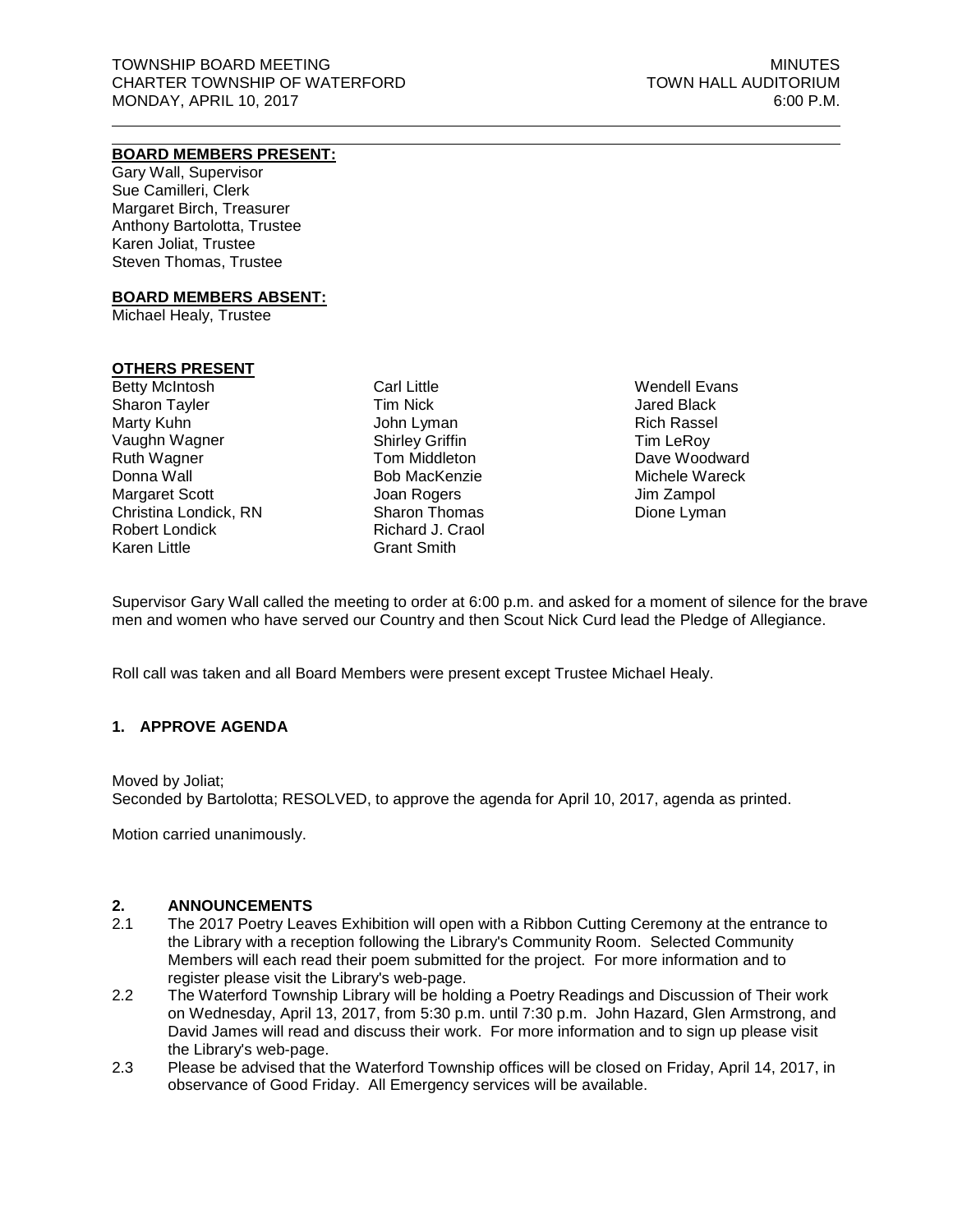- 2.4 Visit the Poetry Leaves Exhibit during the month of May on the Waterford Township campus. Poems may be submitted online at poetry-leaves.com or in print at the library with a completed permission form. For submission guidelines, visit poetry-leaves.com. All ages are welcome. Questions? Contact poetryleaveswaterford@gmail.com. Last day for entries: April 18, 2017.
- 2.5 A Town Hall Forum regarding Subdivision Roads will be held on Wednesday, April 12, 2017, from 6:00 p.m until 8:00 p.m. in the Town Hall Auditorium. Take this opportunity to meet with your Township Board and your neighbors to hear information, share ideas, and shape the future of our community. If you are unable to attend the event, but would like to share input or ask questions, please email supervisor@waterfordmi.gov or call 248-674-6201.
- 2.6 A Town Hall Forum regarding a Community Center will be held on Wednesday, April 26, 2017, from 6:00 p.m until 8:00 p.m. in the Town Hall Auditorium. Take this opportunity to meet with your Township Board and your neighbors to hear information, share ideas, and shape the future of our community. If you are unable to attend the event, but would like to share input or ask questions, please email supervisor@waterfordmi.gov or call 248-674-6201.
- 2.7 Join other members of our community and spend the morning cleaning up Waterford on Earth Day, Saturday, April 22, 2017, from 8:00 a.m. until 2:00 p.m. Bring gloves, garbage bags, rakes, and a wheelbarrow if you have one. Water will be supplied. You will be given instructions and the area where you will be working at 8:00 a.m. on April 22nd in front of Town Hall. You MUST RSVP by email at srobinson@waterformi.gov. For more information please visit waterfordmi.gov/earthday or call 248-674-6201.
- 2.8 Join us at the Clinton River Walk Clean Up on Saturday, April 29, 2017, between 9:00 a.m. and 12:00 p.m. behind Planet Fitness at Highland Rd and Crescent Lake Rd. Please bring gloves, rakes, brooms, pruners, wheel barrow if you have one. Water and insect repellant will be provided. Activities include trash pickup, branch pruning, and walk way sweeping. This is a family friendly activity - Bring the Kids!
- 2.9 The Waterford Cable Commission is happy to announce the 2017 Waterford Cable Commission Scholarship. Four scholarships are available, each one in the sum of \$1,000. Any 2017 graduating senior pursuing further studies in the media arts, and is a Waterford resident, may apply. The application process opens on Wednesday, February 1st, 2017 and closes on Friday, May 12th, 2017. Applications are available on the Township website only, as well as further information and guidelines regarding the scholarship and application process.

Clerk Camilleri removed 3.1, March 27, 2017 Meeting Minutes from the Consent Agenda.

## **3. CONSENT AGENDA**

*Board Members may remove items from the Consent Agenda for discussion purposes or for the purpose of voting in opposition. Public comment for items removed from the consent agenda may be received in the same manner immediately following the Consent Agenda.*

#### 3.1 March 27, 2017 Meeting Minutes

- 3.2 April 10, 2017, Bill Payment
- 3.3 Receive The Assessor's Office April 2017 Report
- 3.4 Receive Department Of Public Works, 2016 Annual Report
- 3.5 Receive The Human Resources Office January And February 2017 Reports
- 3.6 Receive The IS Departments Report February 2017
- 3.7 Receive The Library's February 2017 Report
- 3.8 Banner Permit Grayson Elementary PTA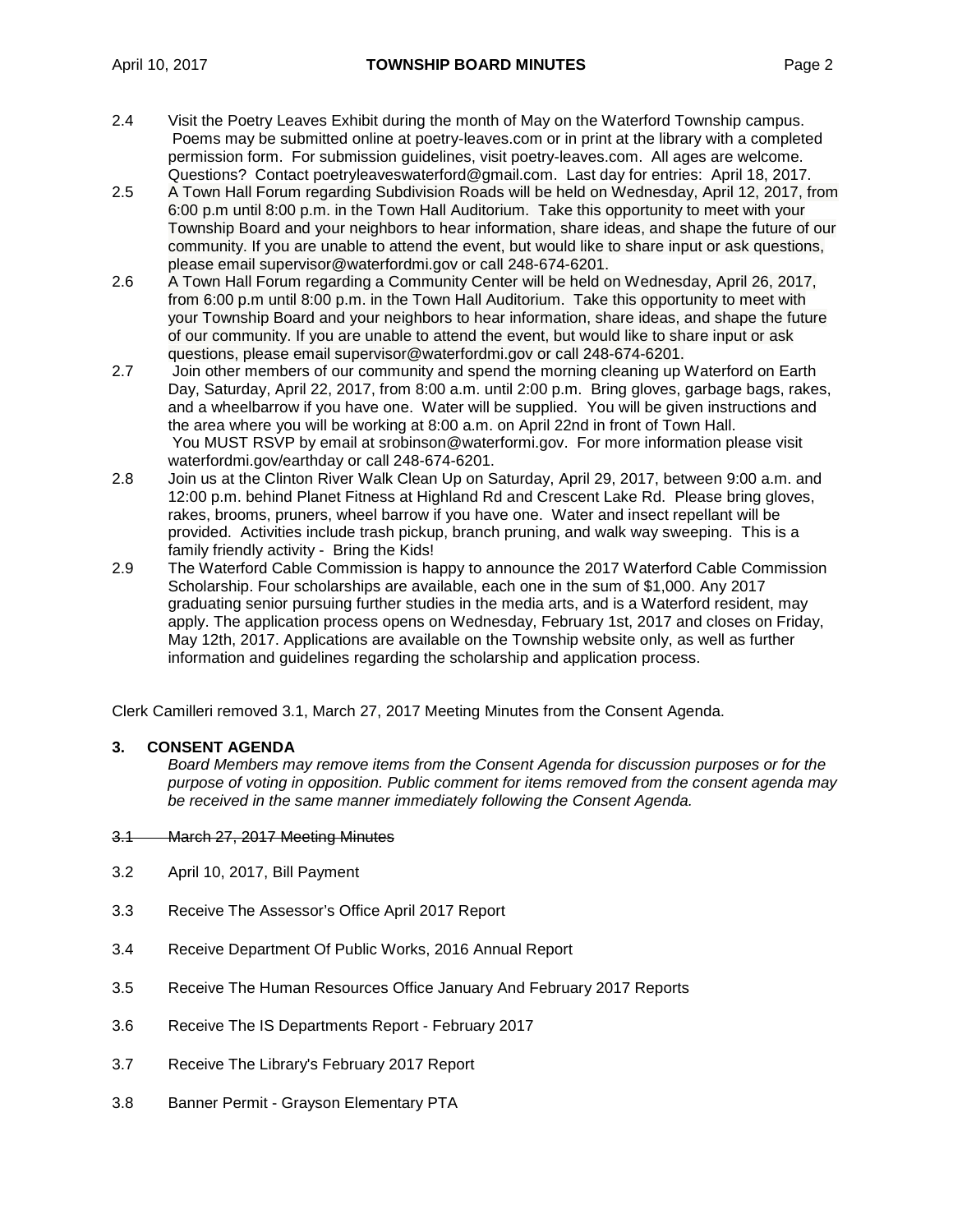## Consent Agenda Continued.

3.9 Approval of Resolution For Rustic Leaf Brewing Company, 7200 and 7196 Highland Road

Moved by Camilleri;

Seconded by Joliat, RESOLVED, to approve Consent Agenda Items 3.2 through 3.9; a roll call vote was taken.

Ayes: Wall, Camilleri, Birch, Bartolotta, Joliat and Thomas Nays: None Absent: Healy

Motion carried unanimously.

Moved by Camilleri,

Seconded by Thomas, RESOLVED, to approve the March 27, 2017, minutes amending the following sentence: Roll call was taken and all Board Members were present. except for Clerk Camilleri.

Motion carried unanimously.

## **4. BOARD LIASON REPORTS (VERBAL)**

Trustee Anthony Bartolotta, Planning Commission

- David Kramer was recently appointed as a new member
- The Verizon Wireless request was denied
- Suburban Ford is requesting a zoning change for property at M-59 and Hospital Road to relocate their dealership.
- A conceptual site plan for Teal Island, off of Pontiac Lake Road and Hospital Road was presented.

Treasurer Margaret Birch

• A shredding event has been scheduled for Thursday, April 20, 2017, in the front parking lot of Township Hall between 10:00 a.m. and 12:00 p.m.

Trustee Karen Joliat

• Tech248 will hold their May 4, 2017 meeting at Media Network, WMHS, 1150 Scott Lake Road from 2:00 p.m. until 4:00 p.m. For more information contact Susan Stack at 248-858-0734.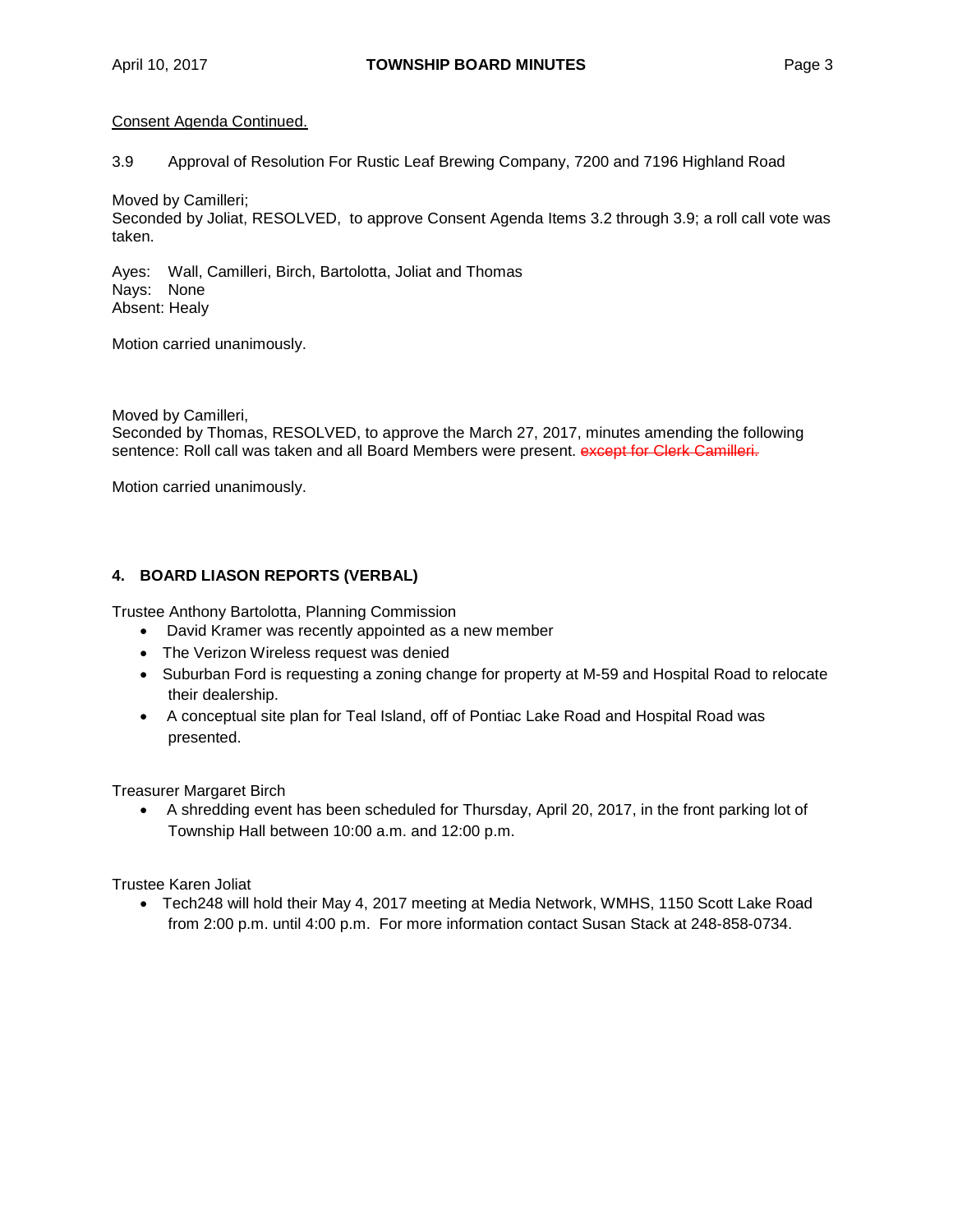## **5. OLD BUSINESS**

## 5.1 **Summit Place Dangerous Building Hearing**

The following memo was received from Gary Dovre, Township Attorney, who also presented the Board with a possible Resolution for a second adjournment of the hearing.

This case will be on your April 10, 2017, Agenda as called for by the attached September 26, 2016, Resolution. As reflected in Recitals E, F, and G of the Resolution, the adjournment of the hearing was at the request of the property owner to allow time for the exercise of due diligence rights by and closing on the sale to, a buyer with a redevelopment proposal for the property. Although the length of the adjournment was consistent with the request presented last September, I now understand that an additional adjournment of the hearing may be requested by the current owner to allow more time for the possible buyer of the property to complete its due diligence and close on the purchase.

My ability to advise the Board last September that there was a binding purchase agreement to a buyer with a redevelopment concept that could resolve the dangerous building and structure conditions on the property was because that purchase agreement and information was only shared with me under a Confidentiality Agreement with the buyer, that with my approval, and recommendation was signed by Mr. Wall and is binding on all Township officials, employees, and consultants. Under that Confidentiality Agreement, there was to be no public disclosure of the details of the purchase agreement, redevelopment concept, or identity of the buyer.

Although the Confidentiality Agreement remains in effect with respect to the purchase agreement and identity of the buyer, the buyer has now granted permission for me, and hence the Township, to publicly disclose some of the information regarding the redevelopment proposal for the property that is attached to this letter behind the Resolution. As you will see from the site plans and architectural rendering in those materials, a new Sports and Entertainment Facility is what the buyer will be proposing and requesting approvals for once it has closed on its purchase of the properties shown on those plans (which include more than the Summit Place property that is the subject of your hearing.) Those materials also include a Preliminary Schedule for the project, which if it held, would have the Township's zoning approval process for the redevelopment begin this summer, and the remediation and demolition of the existing buildings beginning in November of this year and being completed in June of next year. From my initial review, the redevelopment concept would not require any rezoning, just site plan approval and special approval for some of the uses from the Planning Commission.

Behind the Preliminary Schedule is a Proposed Temporary Site Plan showing two (2) soccer fields that I understand would be proposed within an inflatable dome type structure to be erected (with Township zoning and other approvals separate from approvals for the main project), with a goal of having it be ready for use in October. Behind that is a 4/3/2017 article from Crain's Detroit Business where the Summit Place property and plans for it are discussed. I would note that the article is incorrect in suggesting that you will be voting on whether to allow the sale of the property. While what you do in this Dangerous Building case may have a bearing on whether the sale occurs, the Township has no authority to approve or disapprove it.

Consistent with the Confidentiality Agreement, I will separately report to you in a Confidential, Attorney Client Privileged letter that is exempt from disclosure, my analysis of the status of and timing under the purchase agreement for the sale of the Summit Place property by its current owner, SD Capital, LLC, to the buyer.

With respect to an additional adjournment, although that request and the reasons for it should come from the property owner, I understand that it may be up to an additional 150 days. If you grant any additional adjournment, I recommend that it require the continued maintenance of the property in a safe condition, and be by a Resolution that included that condition and the Resolved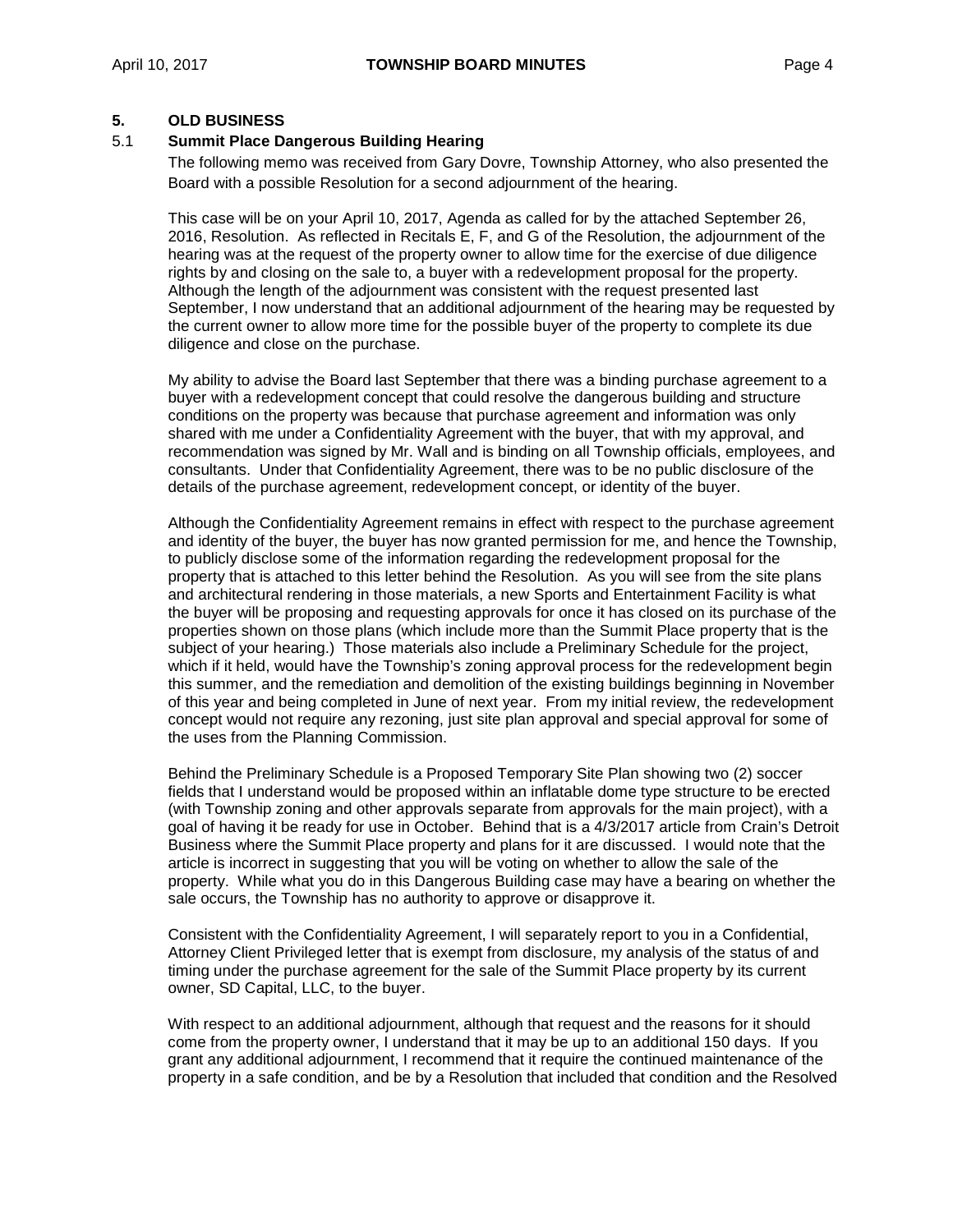paragraphs 1-4 from your 9/26/2016 Resolution, changing the dates in paragraphs 1 and 2 to reflect the new adjourned date.

If you do not approve an adjournment, your decision options are to approve, disapprove, or modify the Dangerous Building Hearing Officer's June 15, 2016, Decision and Order, which is the final attachment with this letter. I will be attending your meeting to provide appropriate guidance and assistance to you with respect to your decision options and consideration of this case.

## **CHARTER TOWNSHIP OF WATERFORD**

## **RESOLUTION FOR SECOND ADJOURNMENT OF DANGEROUS BUILDING HEARING AND STAY OF PROCEEDINGS REGARDING SUMMIT PLACE MALL**

## **RECITALS:**

A. On September 26, 2016, the Township Board of Trustees ("Board") adopted the attached Resolution, adjourning the Board's Dangerous Building hearing regarding the Summit Place Mall buildings and property ("Property") from that date to April 10, 2017.

B. Recitals A through G of the September 26, 2016, Resolution are incorporated by reference in this Resolution.

C. The Township Attorney's prior advice to the Board that a binding purchase agreement existed for a sale of the Property that could result in a redevelopment that would resolve the dangerous building and structure conditions on the Property, was based on information provided under a Confidentiality Agreement required by the Buyer that prohibited public disclosure by the Township of the Buyer's identity and details of the purchase agreement and redevelopment proposal.

D. Prior to the Board's April 10, 2017, hearing, the Buyer authorized the Township attorney and Township to publicly disclose some information regarding the redevelopment proposal for the property as a sports and entertainment complex, which as attached to the Township Attorney's April 4, 2017, letter to the Board, included a Preliminary Schedule under which Building and Site Remediation, Clearing and Demolition could be commenced by the Buyer as early as November of 2017.

E. Although the Buyer has not closed on its purchase of the Property, in confidential attorneyclient privileged correspondence, the Township Attorney has advised the Board that a purchase agreement remains in effect for the Buyer to purchase the Property from the Owner, SD Capital, LLC.

F. For reasons presented at the Board's April 10, 2017, hearing, the Owner, on behalf of itself and the Buyer, has requested an additional adjournment or stay of the Dangerous Building proceedings to on or after October 31, 2017.

G. To allow for the demolition and measures to make the Property safe as ordered by the Hearing Officer to be undertaken voluntarily by the Buyer within a reasonable time of purchasing the Property, the Board determined to adopt this Resolution rather than making its final Dangerous Building decision and order.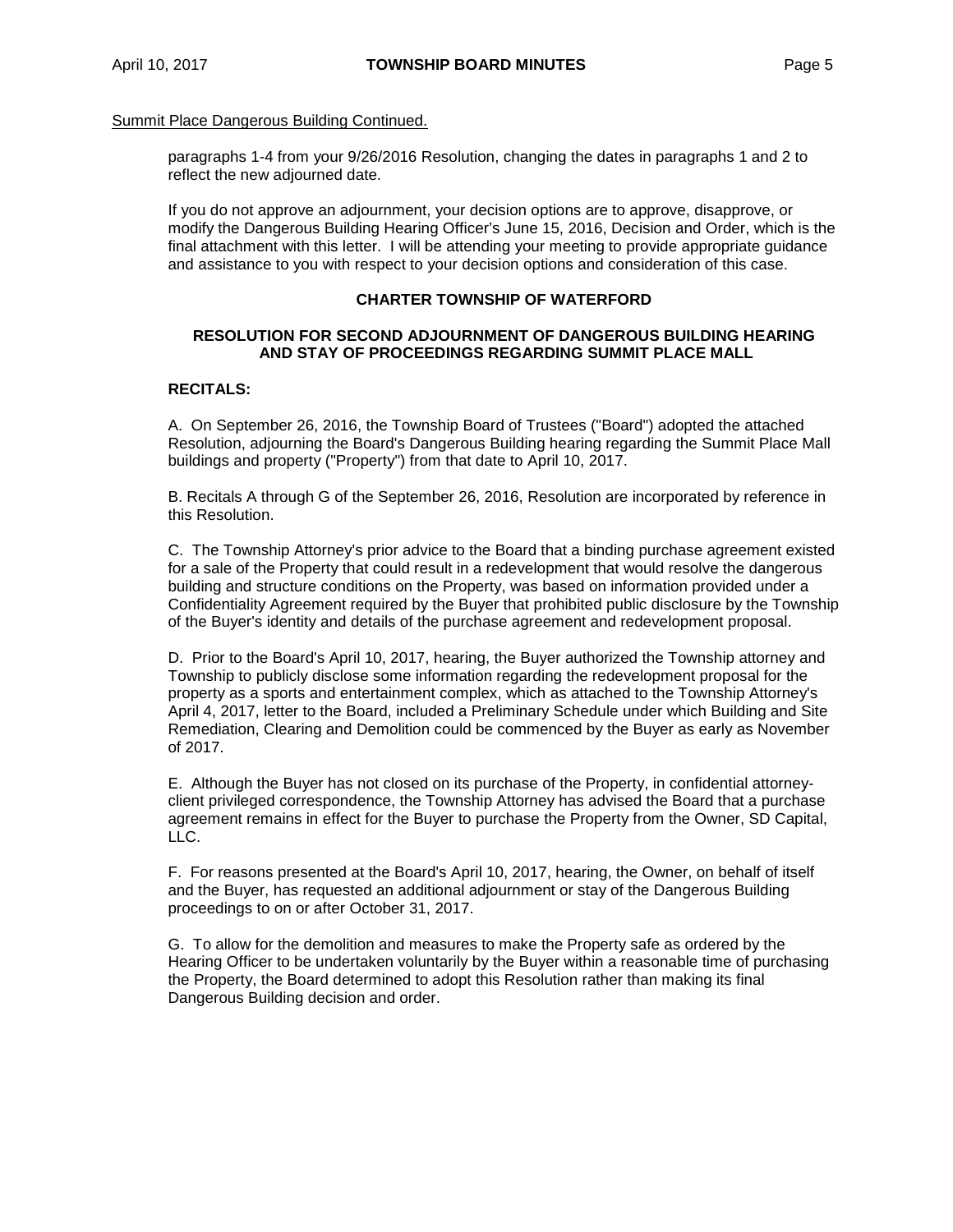## **IT IS THEREFORE RESOLVED:**

1. The Board's Dangerous Building hearing regarding the Property is adjourned to November 13, 2017, and may not be rescheduled to a date prior to that without Township Board approval at a meeting that the Owner has received at least 30 days written notice of, with the first such Board review meeting to determine if the Dangerous Building hearing should be rescheduled being June 26, 2017, and the only reasons for the hearing to be rescheduled to an earlier date being:

a. If the purchase agreement upon which this adjournment is based has been terminated; or

b. If implementation of the Buyer's redevelopment plans submitted to the Township for approval will not resolve the dangerous building and structure conditions on the Property.

2. Resolved Paragraphs 2, 3, and 4 of the attached September 26, 2016, Resolution are incorporated by reference in this Resolution, with the date in paragraph 2 changed to November 14, 2017.

## **CERTIFICATION**

I hereby certify that this Resolution was adopted by the Charter Township of Waterford Board of Trustees at a regular meeting of the Board on April 10, 2017.

\_\_\_\_\_\_\_\_\_\_\_\_\_\_\_\_\_\_\_\_\_\_\_\_\_\_ \_\_\_\_\_\_\_\_\_\_\_\_\_\_\_\_\_\_\_\_\_\_\_\_\_\_\_\_\_\_\_ Date **Sue Camilleri, Township Clerk** Camilleri, Township Clerk

## **CHARTER TOWNSHIP OF WATERFORD**

## **RESOLUTION ADJOURNING DANGEROUS BUILDING HEARING AND FOR STAY OF PROCEEDINGS REGARDING SUMMIT PLACE MALL**

### **RECITALS:**

A. This Resolution by the Charter Township of Waterford ("Township') Board of Trustees ("Board") relates to the vacant Summit Place Mall Main Building(s) and related structures, with addresses including 245, 255, 269, 315, 401, 405, 409, and 415 North Telegraph Road, Waterford, Michigan 48328, on real property in the Township of Waterford, County of Oakland, State of Michigan, that is assigned tax parcel number 13-25-200-030, is referred to in this Resolution as the "Property, and is legally described as:

T3N, R9E, SEC 25 PART OF NE ¼ BEG AT PT DIST N 90-00-00 W 200 FT & N 00-32- 10 W 60 FT FROM E ¼ COR, TH N 90-00-00 W 25 FT, TH N 00-32-10 W 130 FT, TH S 90-00-00 W 150 FT, TH S 00-32-10 E 130 FT, TH N 90-00-00 W 1003, 18 FT, TH N 00- 00-00 E 432.08 FT, TH S 89-38-12 W 427.49 FT, TH S 00-00-00 E 318.19 FT, TH S 10- 46-00 E 113.17 FT, TH N 90-00-00 W 88.30 FT, TH N 00-31-40 W 1870.48, TH N 89-27- 50 E 118.98 FT, TH S 00-32-10 195 FT, TH N 89-27-50 E 375 FT, TH N 00-32-10 W 375 FT, TH N 89-27-50 E 1328.49, TH S 00-32-10 E 1737.54 FT, TH S 90-00-00 W 150 FT, TH S 00-32-10 E 150 FT TO BEG, 71.07 A, 1-23-14 FR 027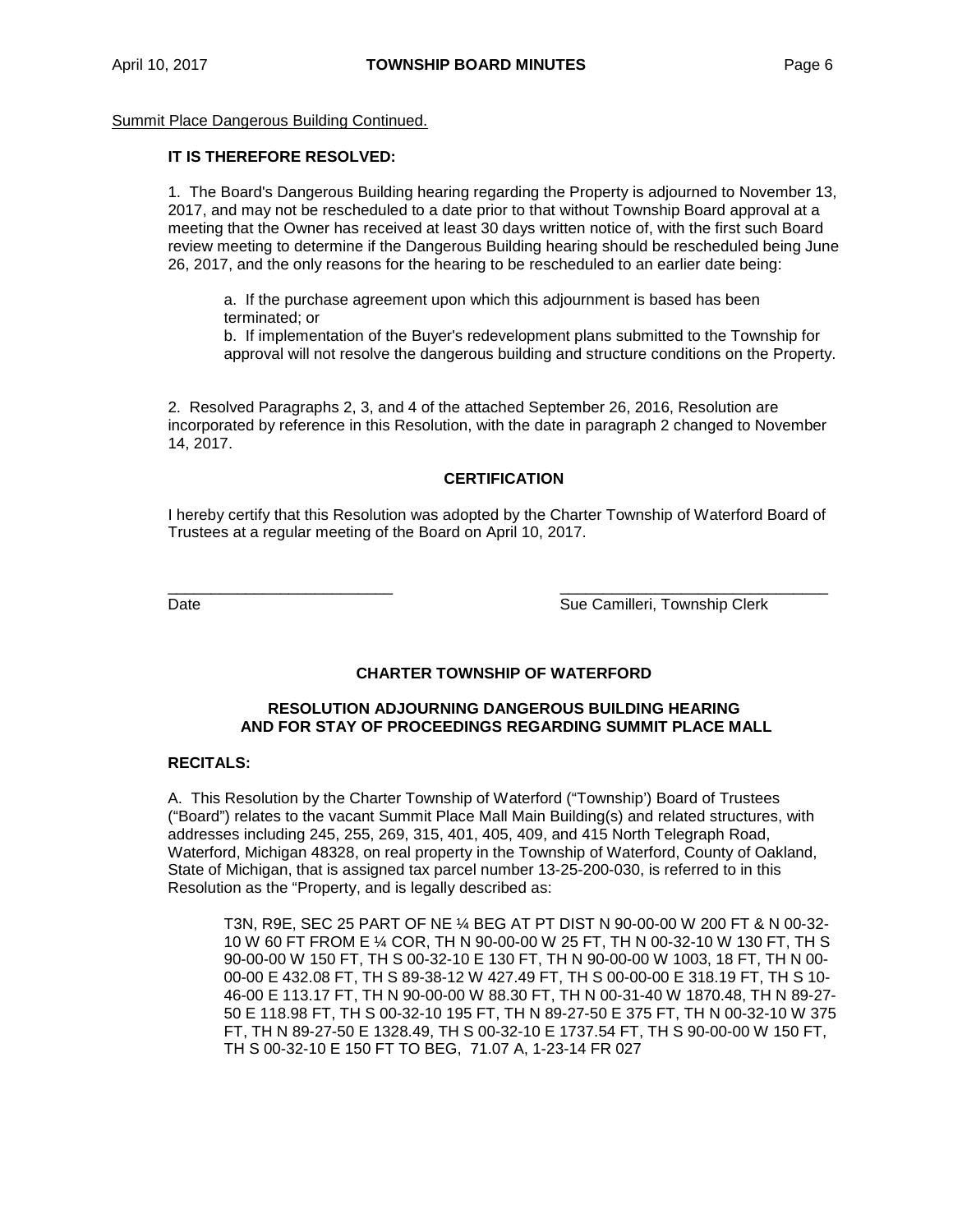B. Under the Township's Dangerous Building Ordinance codified in the Waterford Charter Township Code as Sections 4-231 through 4-239 ("Ordinance"), proceedings based on the dangerous condition of buildings and structure on the Property were commenced by the Township on March 8, 2016, resulting in a June 15, 2016, Decision and Order being issued by the Township's Dangerous Building Hearing Officer for building demolition and measures to make the Property safe, including implementation of temporary and emergency measures to close, secure, safeguard and eliminate hazardous conditions identified in Notices of Violation or Citations issued by the Township Building Official and/or Deputy Fire Chief.

C. A Notice of Code Violation(s) was issued by the Township Building Official to the owner of the Property, SD Capital, LLC ("Owner") on July 6, 2016, specifying hazardous conditions on the Property that were required to be eliminated by a specified date.

D. The Hearing Officer's Decision and Order was not complied with and is now before Board for review, to afford the owner of the Property the opportunity to show cause as to why the demolition and measures to make the Property safe as ordered by the Hearing Officer should not be approved and ordered by the Board, and for the Board to decide whether the Hearing Officer Decision and Order should be approved, disapproved, or modified as provided in the Ordinance, which also allows the Board to adjourn its hearing from time to time.

E. In addition to noting its challenges to the sufficiency of the proceedings before the Hearing Officer, at the Board's initial hearing on August 8, 2016, and adjourned hearing on August 22, 2016, the Owner requested that the Board adjourn or stay its proceedings under the Ordinance based on a potential sale of the Property to a Buyer that would redevelop the Property in a manner that would resolve the dangerous building and structure conditions.

F. On August 22, 2016, the Board adjourned the hearing to September 26, 2016, to allow time for a confidential meeting with the potential Buyer and for the Township attorney to review and advise the Board on the existence and non-monetary terms and conditions of a purchase agreement for a sale of the Property as represented by the Owner.

G. At its hearing on September 26, 2016, after being advised by the Township Attorney in a confidential attorney-client privileged letter that was and is exempt from public disclosure, that a binding purchase agreement existed for a sale of the Property, that subject to the Buyer's due diligence rights and the sale actually closing, could result in redevelopment of the Property in a manner that would resolve the dangerous building and structure conditions on the Property, the Board determined to adopt this Resolution rather than make its final decision and order at this time.

#### **IT IS THEREFORE RESOLVED:**

1. The Board's Dangerous Building hearing regarding the Property is adjourned to April 10, 2017, and may not be rescheduled to a date prior to that without Township Board approval at a meeting that the Owner has received at least 30 days written notice of, with the only reasons for the hearing to be rescheduled to an earlier date being:

a. If the purchase agreement upon which this adjournment is based has been terminated; or

b. If implementation of the Buyer's redevelopment plans submitted to the Township for approval will not resolve the dangerous building and structure conditions on the Property.

2. Except for enforcement of the requirements of the July 6, 2016, Notice of Code Violation(s), or to address new hazardous conditions on the Property that may come into existence after the adoption of this Resolution, which shall be limited to the issuance of additional Notices of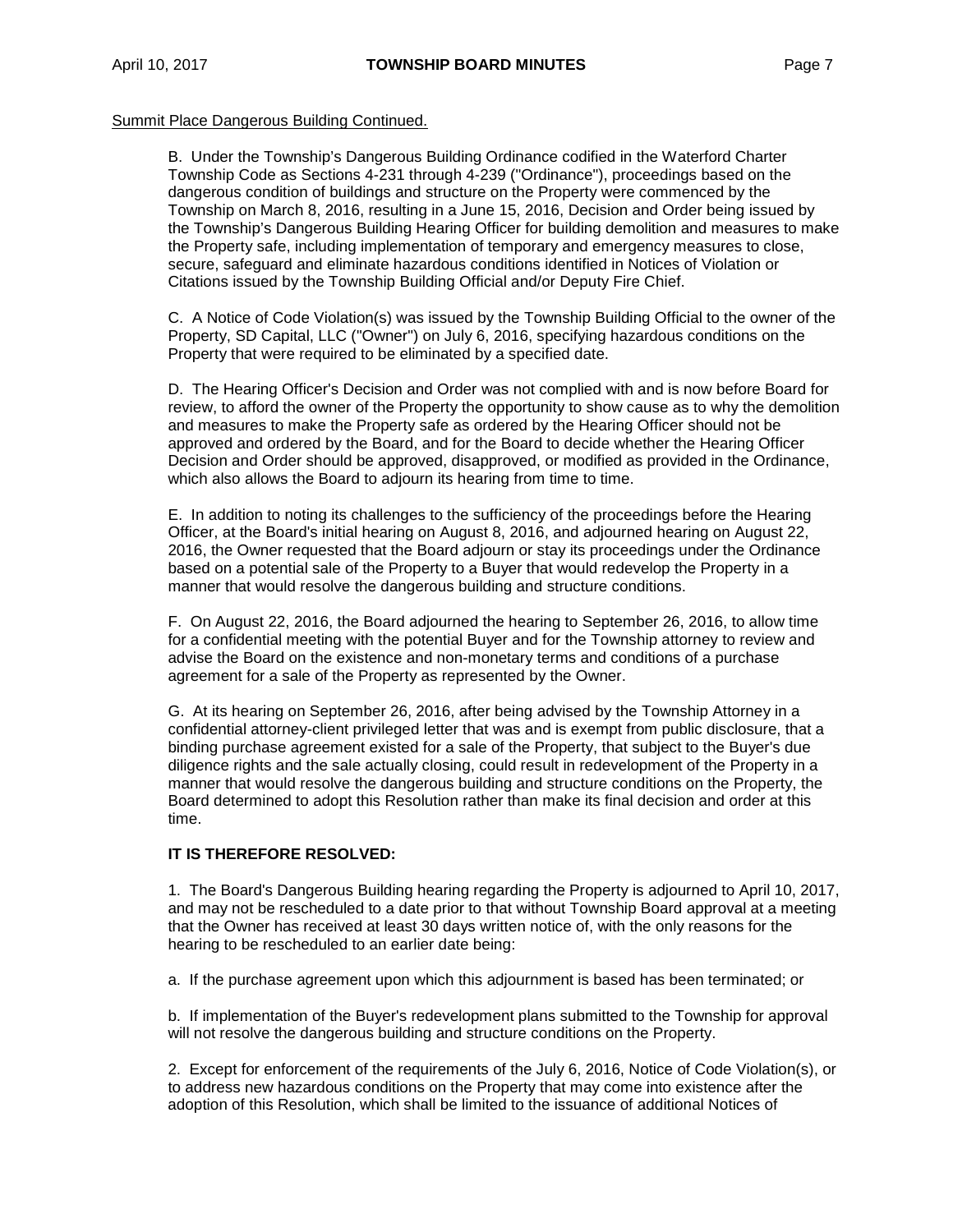Violation or municipal civil infraction citations or complaints to the Owner, without prior Township Board approval by Resolution at a meeting that the Owner has received at least 30 days written notice of, the Township shall not commence any litigation or other administrative or judicial proceedings regarding the condition of the Property until on or after April 11, 2017. This restriction shall not prohibit the filing of a counterclaim in an action filed against the Township.

3. In any Notice of Violation or municipal civil infraction issued under paragraph 2, the Township shall not require, request, or enforce injunctive relief that requires demolition of all or portions of a building on the Property, and shall limit its requirements and requests to the minimum measures needed to correct the hazardous condition on a temporary basis pending redevelopment of the Property.

4. Notices of Violation and municipal civil infractions issued to Owner shall not be enforceable against Buyer, but copies of those and any notices to Owner under this Resolution shall be provided by the Township to any representative of the Buyer that is designated in writing to receive such copies.

## **CERTIFICATION**

I hereby certify that this Resolution was adopted by the Charter Township of Waterford Board of Trustees at a regular meeting of the Board on September 26, 2016.

Richard Rassel, attorney for the owner, SD Capital, LLC, made a presentation to the Board, requesting and giving reasons for the adjournment of the hearing as provided in the resolution presented by the Township Attorney.

Moved by Birch;

Seconded by Camilleri, RESOLVED, to approve the Resolution for Second Adjournment of Dangerous Building Hearing And Stay Of Proceedings Regarding Summit Place Mall**;** a roll call vote was taken.

Ayes: Wall, Camilleri, Birch, Bartolotta, Joliat and Thomas Nays: None Absent: Healy

Motion carried unanimously.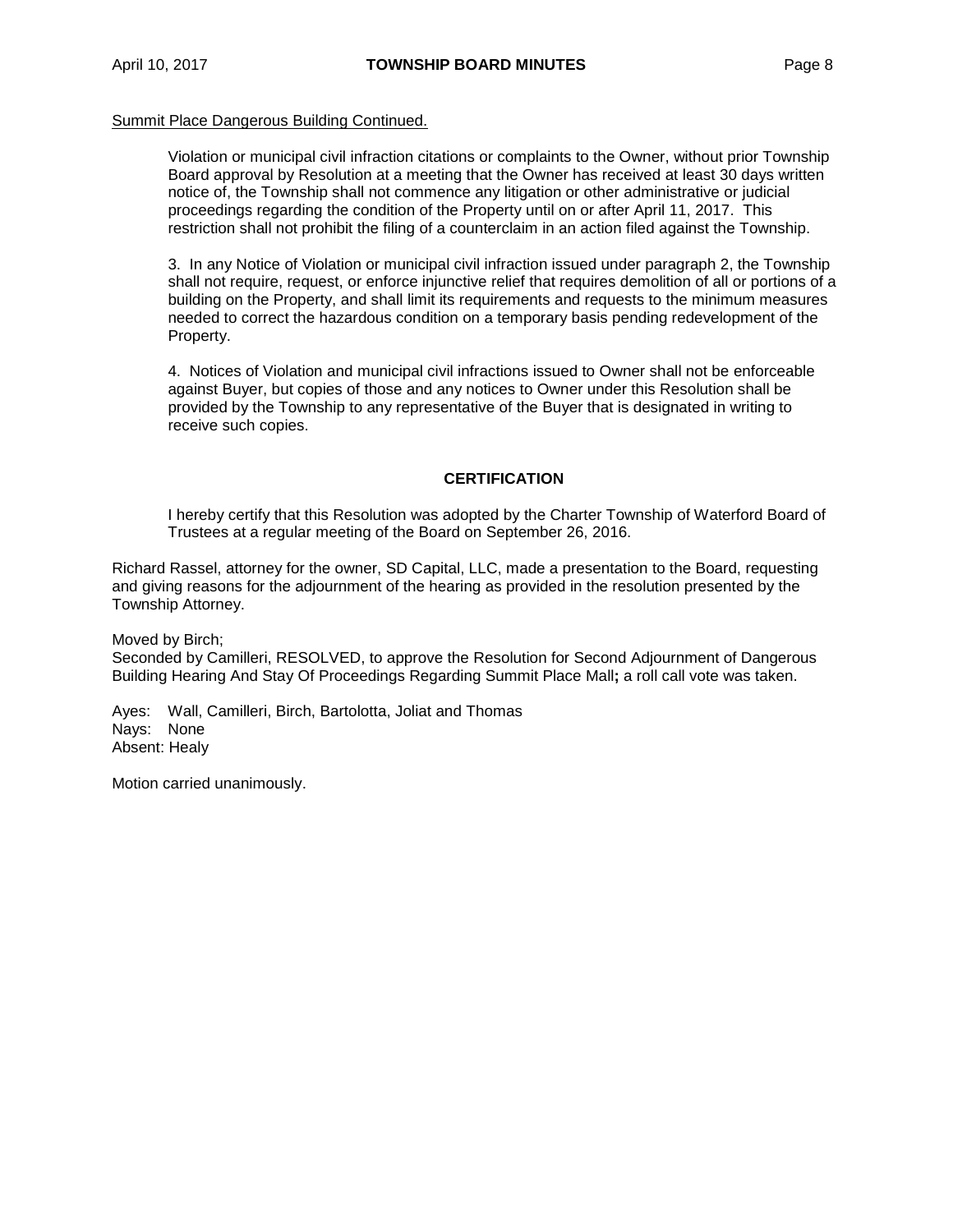## **6. INTRODUCTION**

6.1 Consideration of Rezoning Case 17-03-01; Rezone from R-1A, C-2 and C-3 to C-4

The following memo was received from Larry Lockwood, Superintendent of Planning and Zoning.

| Parcel I.D. Nos.: | 13-20-101-001 (7005 Highland Rd.)          |
|-------------------|--------------------------------------------|
|                   | 13-20-101-002 (Vacant Land - Highland Rd.) |
|                   | 13-20-101-003 (Vacant Land - Highland Rd.) |
|                   | 13-20-101-004 (6971 Highland Rd.)          |
|                   | 13-20-101-005 (6959 Highland Rd.)          |
|                   | 13-20-101-006 (part of 6959 Highland Rd.)  |
|                   | 13-20-101-008 (Vacant Land - Hospital Rd.) |
|                   | 13-20-101-009 (1386 N. Hospital Rd.)       |
|                   | 13-20-101-010 (1376 N. Hospital Rd.)       |
|                   | 13-20-101-011 (1366 N. Hospital Rd.)       |
|                   | 13-20-101-012 (1340 N. Hospital Rd.)       |
|                   | 13-20-101-013 (1312 N. Hospital Rd.)       |
|                   | 13-20-101-014 (1296 N. Hospital Rd.)       |
|                   | 13-20-101-015 (1284 N. Hospital Rd.)       |

## **Zoning History and Analysis**

Zoning History (Highland Rd. Parcels): 1950 – 2010 - C-2, General Business District. Note: In 2010, the zoning was changed to the C-3, General Business District in combination with the Township's Zoning Ordinance and land use map updates for 7005 Highland (former Thompson Plumbing Business) along with two commonly owned adjacent parcels on Hospital Rd.

Zoning History (1284- 1376 N. Hospital Rd.): 1950 – Present - Single Family Residential

This rezoning application is by Suburban Highland Road, LLC. The application is a request to rezone an assemblage of fourteen (14) parcels of land located at the southeast quadrant of the intersection of Highland Rd. and N. Hospital Rd. to the C-4, Extensive Business District. The applicant has also submitted a supplement to their application that provides additional background information (please see attached).

The subject properties of this application are part of Supervisor's Plat No. 31 (1947). The commercially zoned parcels along Highland Rd. consist of C-2, Small Business and C-3 General Business zoning classifications and extend approximately 500 ft. in depth from Highland Rd. to the south.

The vacant corner parcel (7005 Highland Rd.) was the former site of Thompson's Plumbing business. Following the close of that business, the building was demolished in 2006. East and adjacent to the former Thompson Plumbing site is the Dave Bowman motorcycle sales and service business (6971 Highland Rd.). The last M-59 parcel is the former Hot Tub sales business located at 6959 Highland Rd. This property is currently vacant.

Further south along Hospital Rd. and adjacent to these commercially zoned parcels are six (6) single family residential lots, each having approximately 1.9 acres of land area. These larger single family residential lots were developed in the 1950's and are the only remaining single family zoned properties in the immediate area. This combination of commercial property along highland Rd. and the residential lots along Hospital Rd. total approximately 17 acres.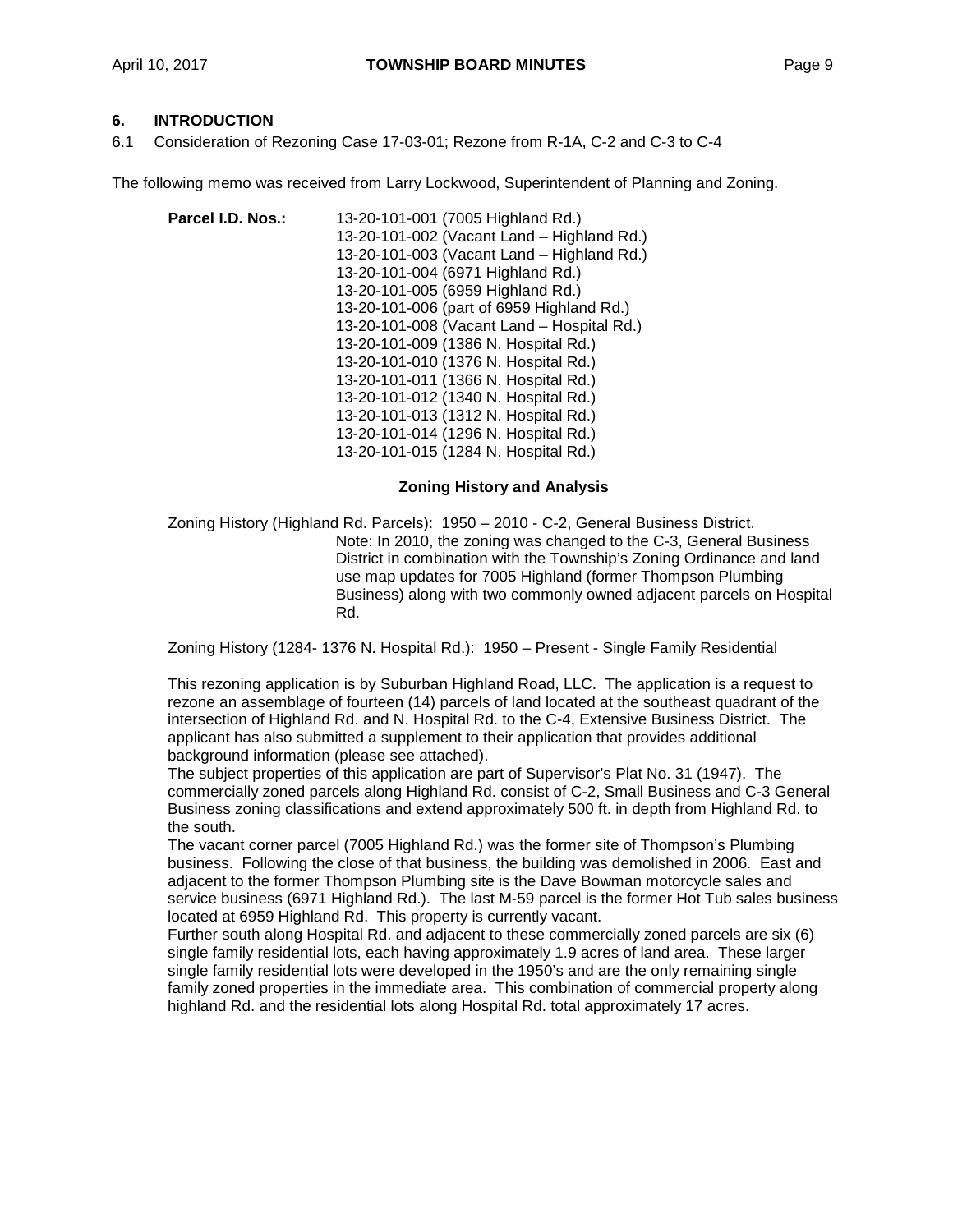## Consideration of Rezoning Case 17-03-01; Rezone from R-1A, C-2 and C-3 to C-4 Continued.

#### **Master Plan**

The master plan for this area of the Township shows Regional Commerce. This designation is exclusively intended for property located along Highland Rd., near the Oakland County International Airport to allow for a mixture of commercial and office land uses. This regional commerce designation is intended to attract redevelopment opportunities that will complement the business and economic development activities of the airport clients and related automation alley business members.

This regional commerce designation also encourages consolidation of properties to provide adequate land areas for future redevelopment opportunities.

The subject assembled properties are bordered to the east by the Laurel Valley Condominium development which is zoned R-M2, Multiple Family Residential. The property to the south is also zoned R-M2 and is owned by the Teal Island Development Company. This property contains over 40 acres of land area. However, only approximately 10.5 acres of the parcel is considered buildable land.

The property to the west across Hospital Rd. is presently zoned O-2, General Office District. There is currently a Chase Bank branch office at the corner of Hospital Rd. and Highland Rd. (7007 Highland Rd.) but, the remainder of this property to the south along Hospital Rd. is considered regulated wetlands.

When considering the possibility of future development for this area of the Highland Rd. corridor, the master plan's regional commerce designation extends approximately 1275 feet from Highland Rd. to the southern boundary of the application's property assemblage and 1284 N. Hospital Rd.

Staff finds this application to rezone/amend the zoning map consistent with the Master Plan's "Regional Commerce" designation and its goals and objectives. The subject properties of this application consist of smaller, underutilized individual lots or parcels which when assembled, will allow for a comprehensive redevelopment opportunity at this major intersection of Highland Rd. and Hospital Rd.

The Planning Commission reviewed this application at their March 28, 2017 meeting and resolved unanimously to forward a favorable recommendation in this case on to the Township Board. Attached, please find a "draft" of the meeting minutes for your review.

On April 10, 2017, the case is being presented to the Township Board for introduction of the Zoning Ordinance Map Amendment to rezone the properties. If the Township Board wants to proceed, the appropriate action would be a motion to introduce the Ordinance map amendment and schedule it for possible adoption at the Board's April 24, 2017 meeting.

Staff will be present at both meetings to answer any questions. However, if you have any questions or require additional information in advance of Monday's meeting, please contact this office.

## **STATE OF MICHIGAN COUNTY OF OAKLAND ORDINANCE NO. 2017-Z-001**

#### **ZONING ORDINANCE MAP AMENDMENT**

An ordinance to amend the Waterford Township Zoning Ordinance by rezoning a combination of parcels of property and amending the Zoning Map.

THE CHARTER TOWNSHIP OF WATERFORD ORDAINS: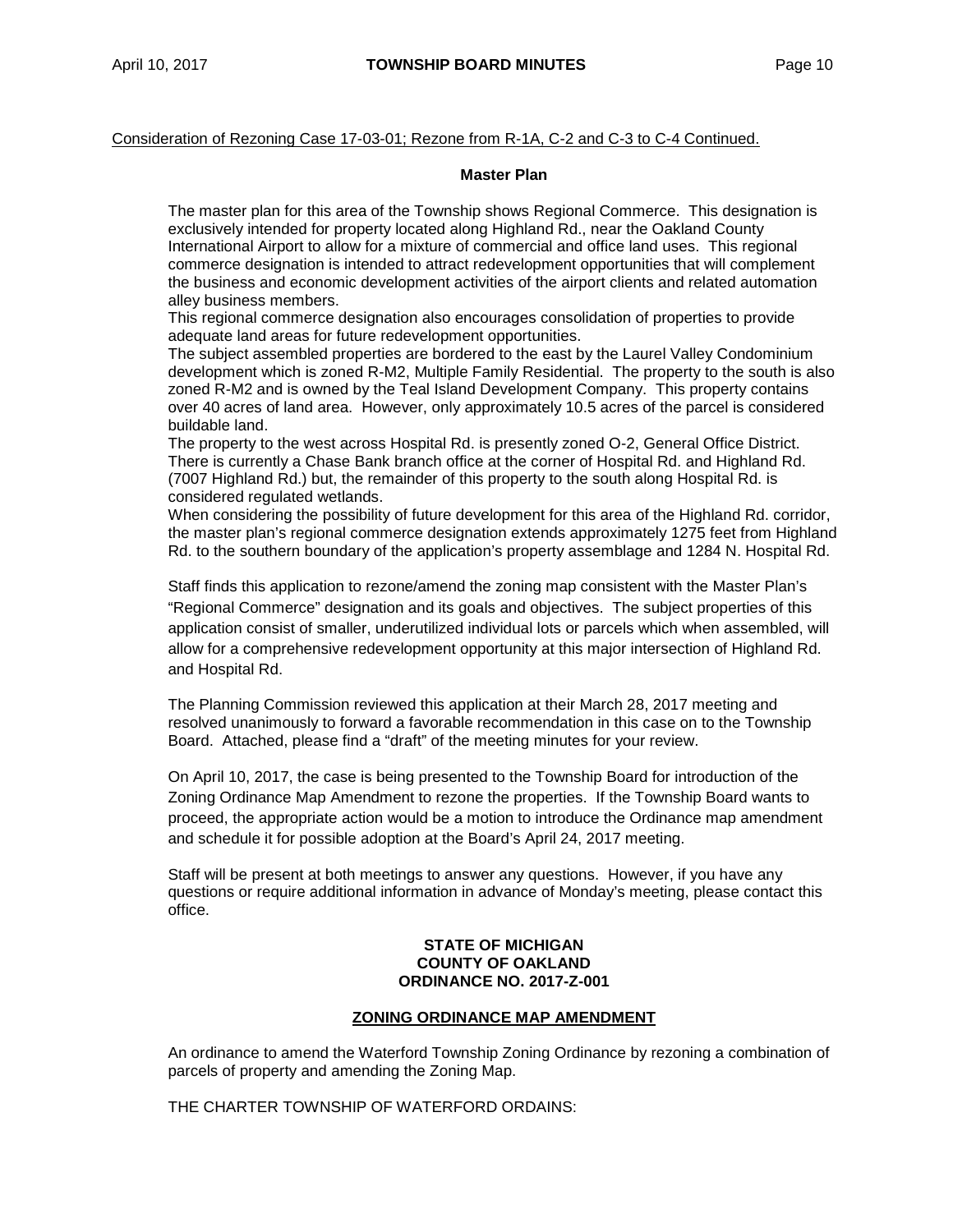Consideration of Rezoning Case 17-03-01; Rezone from R-1A, C-2 and C-3 to C-4 Continued.

## *Section 1 of Ordinance*

The following 14 parcels of real property with the assigned tax parcel numbers, addresses, and existing zoning classifications identified below, and as shown on the attached parcel map, are all rezoned from those classifications to **C-4, Extensive Business District**, and the Zoning Map that is adopted by and made a part of the Waterford Township Zoning Ordinance in Section 3-101 shall be changed and amended to reflect this rezoning.

**C-3, General Business District Parcels** are: 13-20-101-001 with an address of 7005 Highland Road, 13-20-101-004 with an address of 6971 Highland Road, 13-20-101-008 which is vacant land on N. Hospital Road, and 13-20-101-009 with an address of 1386 N. Hospital Road. **C-2, Small Business District Parcels** are: 13-20-101-002 and 13-20-101-003 which are vacant parcels on Highland Road, 13-20-101-005 with an address of 6959 Highland Road, and 13-20- 101-006 with an address as part of 6959 Highland Road.

**R-1A, Single Family Residential District Parcels** are: 13-20-101-010 with an address of 1376 N. Hospital Road, 13-20-101-011 with an address of 1366 N. Hospital Road, 13-20-101-012 with an address of 1340 N. Hospital Road, 13-20-101-013 with an address of 1312 N. Hospital Road, 13-20-101-014 with an address of 1296 N. Hospital Road, and 13-20-101-015 with an address of 1284 N. Hospital Road.

## *Section 2 of Ordinance*

This ordinance shall take effect (1) when the 14 described parcels are under common ownership by the applicant for the rezoning, Suburban Highland Road, LLC, and have been approved for combination into a single tax parcel number by the Township Assessing Official, which approval shall be promptly granted upon being applied for under Section 15-085 of the Waterford Charter Township Code if the requirements of that Section are satisfied, notice of which shall be published in a newspaper of general circulation in the Township within 15 days of that effective date, or (2) on a later date as provided in the Michigan Zoning Enabling Act for when a petition for voter referendum on this Ordinance and/or a notice of intent to submit such a petition is timely filed with the Township Clerk.

#### **CERTIFICATION**

I certify that this Zoning Ordinance Map Amendment Ordinance was adopted by a majority vote of the members of the Board of Trustees of the Charter Township of Waterford at a meeting duly called and held on April 24, 2017.

## CHARTER TOWNSHIP OF WATERFORD

\_\_\_\_\_\_\_\_\_\_\_\_\_\_\_\_\_\_ \_\_\_\_\_\_\_\_\_\_\_\_\_\_\_\_\_\_\_\_\_\_\_\_\_\_\_\_\_\_\_ Date **Sue Camilleri, Township Clerk** Sue Camilleri, Township Clerk

Moved by Camilleri;

Seconded by Joliat, RESOLVED, to approve introduction of Zoning Ordinance Map Amendment Ordinance No. 2017-Z-001 in Case 17-03-01; Rezone from R-1A, C-2 and C-3 to C-4 and schedule adoption for the April 24, 2017, Township Board Meeting; a roll call vote was taken.

Ayes: Wall, Camilleri, Birch, Bartolotta, Joliat and Thomas Nays: None Absent: Healy

Motion carried unanimously.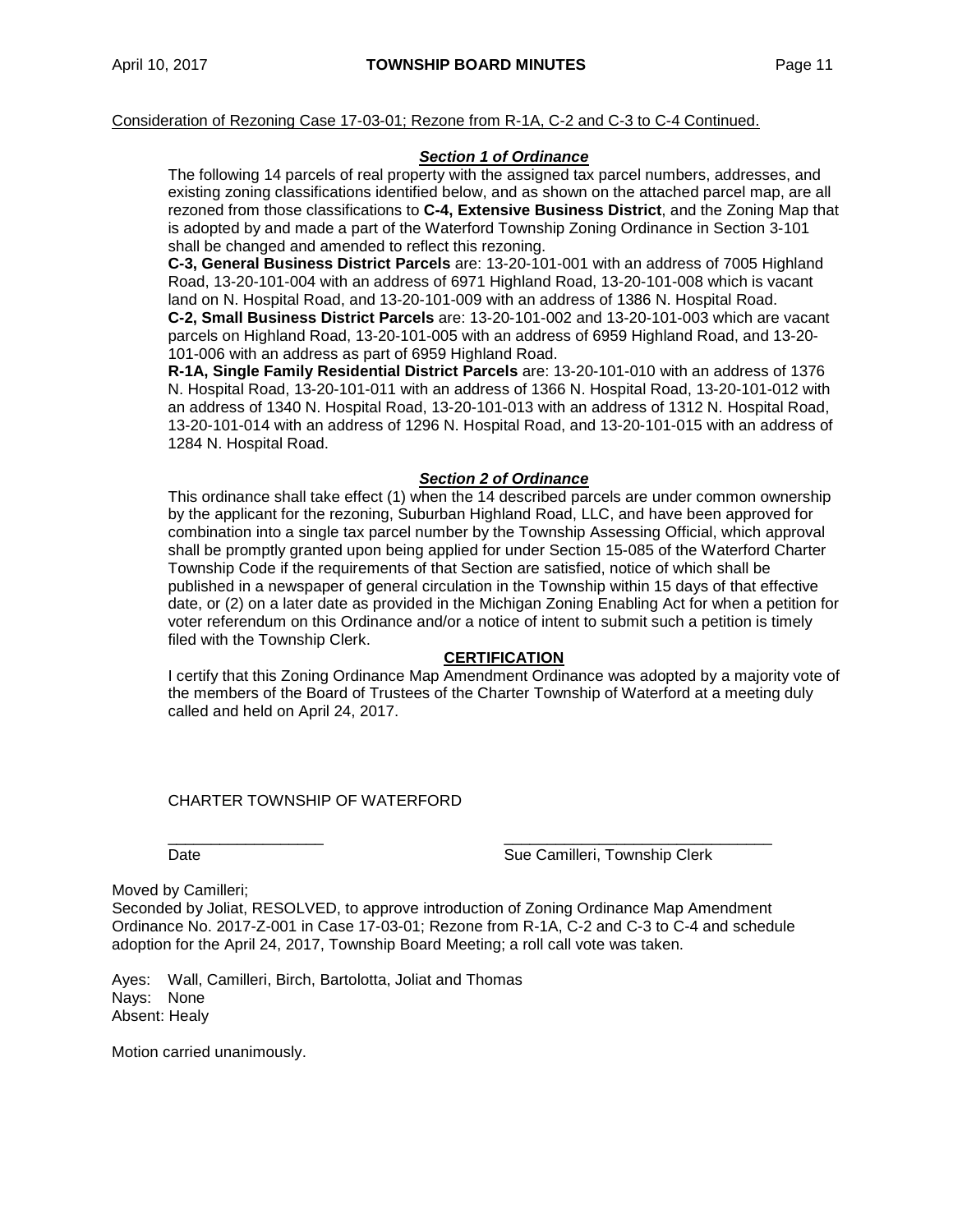# **7. NEW BUSINESS**

7.1 **Consideration of Approval of Contracts for the Following Firms.**

## 7.1.1 **Johnson, Rosati, Schultz, and Joppich, Gary Dovre, General Legal Counsel**

Moved by Camilleri;

Seconded by Bartolotta, RESOLVED, to approve the Contract for General Counsel Legal Services with Johnson, Rosati, Schultz & Joppich PC for a term through December 31, 2020; a roll call vote was taken.

Ayes: Wall, Camilleri, Birch, Bartolotta, Joliat and Thomas Nays: None Absent: Healy

Motion carried unanimously.

#### 7.1.2 **Shifman Law, Howard Shifman, Labor Attorney**

Moved by Bartolotta; Seconded by Birch, RESOLVED, to approve Howard Shifman, Labor Law Attorney, Shifman Law for a term through December 31, 2020; a roll call vote was taken.

Ayes: Wall, Camilleri, Birch, Bartolotta, Joliat and Thomas Nays: None Absent: Healy

Motion carried unanimously.

## 7.1.3 **Secrest Wardle, Margaret Scott, Prosecuting Attorney.**

Moved by Joliat;

Seconded by Bartolotta; RESOLVED, to approve Secrest Wardle as the Township Prosecutor with Attorney Margaret Scott primarily assigned to handle Waterford Township prosecution matters for a term through December 31, 2020; a roll call vote was taken.

Ayes: Wall, Camilleri, Birch, Bartolotta, Joliat and Thomas Nays: None Absent: Healy

Motion carried unanimously.

#### 7.2 **Public Comments**

• Wendell Evans, 3084 Airport Road, addressed the Board stating that he is unhappy that the former Police Chief is suing the Township, again.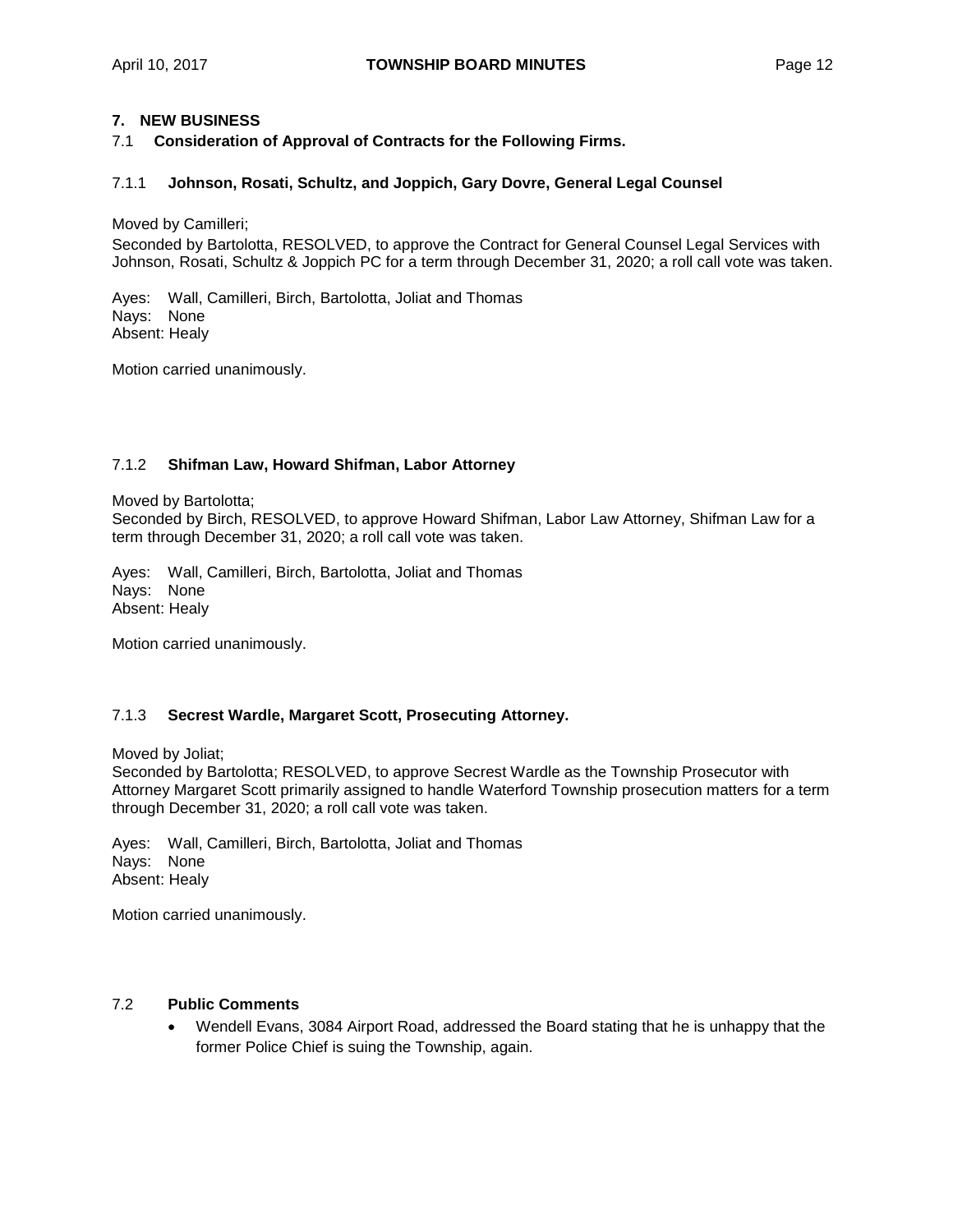# **ADJOURNMENT**

Moved by Camilleri; Seconded by Bartolotta, RESOLVED, to adjourn the meeting at 6:50 p.m.

Motion carried unanimously.

Sue Camilleri, Clerk

Gary Wall, Supervisor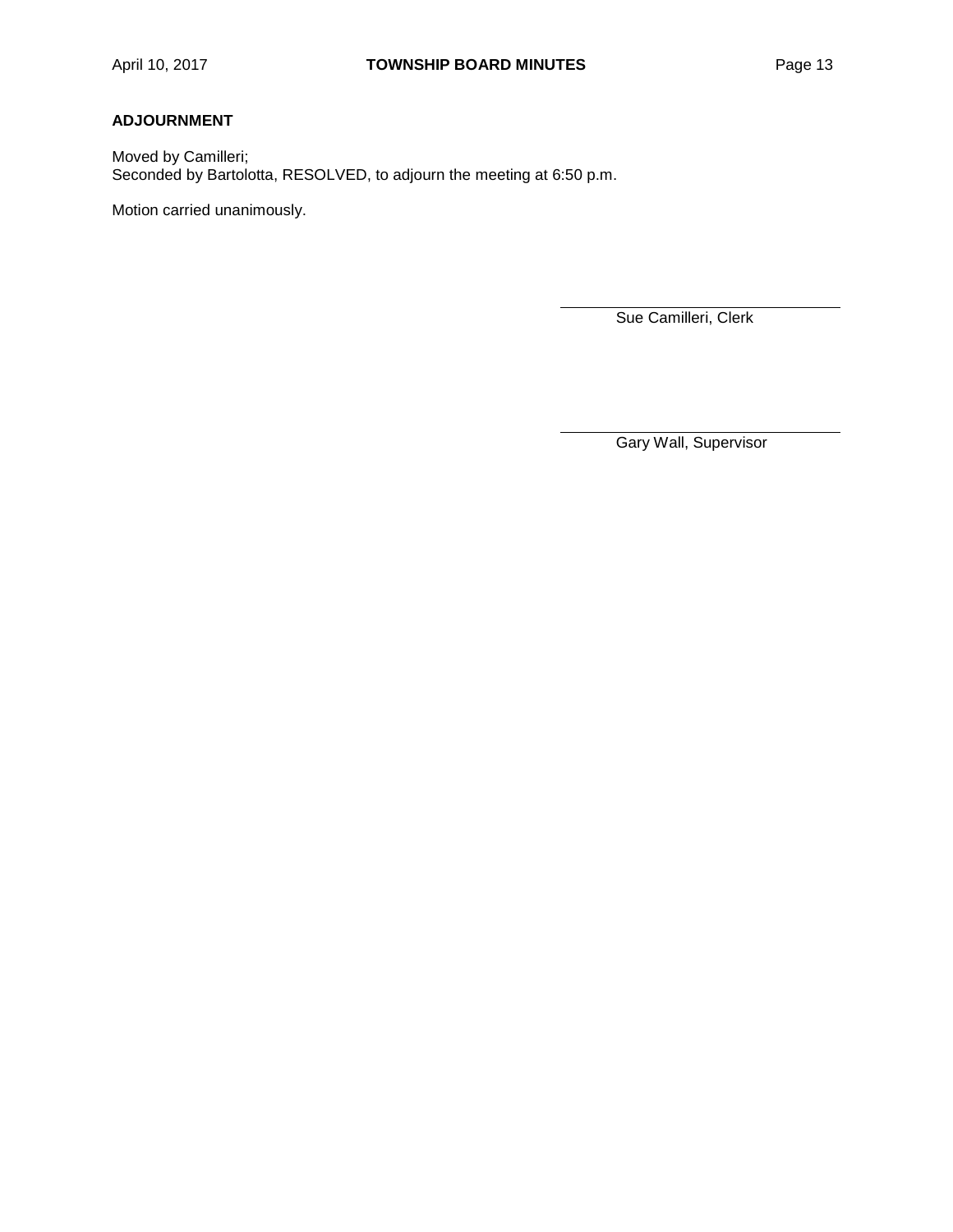### 04/06/2017 10:13 | WATERFORD TOWNSHIP  $\begin{tabular}{l|c|c|c|c|c} \textbf{lilevois} & \textbf{AP} \textbf{CHECK RECONCILIATION REGISTER} \end{tabular}$

#### FOR CASH ACCOUNT: 70000 01000

FOR: Uncleared

|                                             |  |                                                                                                                                                                                                                                        | UNCLEARED   |  | CLEARED BATCH CLEAR DATE |
|---------------------------------------------|--|----------------------------------------------------------------------------------------------------------------------------------------------------------------------------------------------------------------------------------------|-------------|--|--------------------------|
|                                             |  |                                                                                                                                                                                                                                        |             |  |                          |
|                                             |  |                                                                                                                                                                                                                                        |             |  |                          |
|                                             |  | 271517 04/10/2017 PRINTED 011121 A-C TIRE & SERV CTR<br>271518 04/10/2017 PRINTED 011730 ARROW PRINTING                                                                                                                                | 69.95       |  |                          |
|                                             |  |                                                                                                                                                                                                                                        | 569.75      |  |                          |
|                                             |  | 271519 04/10/2017 PRINTED 013537 SCHMIDT, ISGRIGG, ANDERSO 1,196.58                                                                                                                                                                    |             |  |                          |
|                                             |  |                                                                                                                                                                                                                                        |             |  |                          |
|                                             |  |                                                                                                                                                                                                                                        |             |  |                          |
|                                             |  |                                                                                                                                                                                                                                        |             |  |                          |
|                                             |  | 271520 04/10/2017 PRINTED 013665 APOLLO FIRE EQUIPMENT CO<br>271521 04/10/2017 PRINTED 013666 APOLLO FIRE APPARATUS<br>271521 04/10/2017 PRINTED 013666 APOLLO FIRE APPARATUS<br>271523 04/10/2017 PRINTED 013764 SANDRA ASPINALL<br>2 |             |  |                          |
|                                             |  |                                                                                                                                                                                                                                        |             |  |                          |
|                                             |  |                                                                                                                                                                                                                                        |             |  |                          |
|                                             |  |                                                                                                                                                                                                                                        |             |  |                          |
|                                             |  |                                                                                                                                                                                                                                        |             |  |                          |
|                                             |  | 271528 04/10/2017 PRINTED 023711 BRILLIANCE PUBLISHING, IN                                                                                                                                                                             | 35.98       |  |                          |
|                                             |  | 271529 04/10/2017 PRINTED 023733 BREATHING AIR SYSTEMS                                                                                                                                                                                 | 334.13      |  |                          |
|                                             |  |                                                                                                                                                                                                                                        | 10,247.68   |  |                          |
|                                             |  |                                                                                                                                                                                                                                        | 8,235.35    |  |                          |
|                                             |  | 271530 04/10/2017 PRINTED 041132 CDR OCTABLE & WHEEL SERV<br>271531 04/10/2017 PRINTED 041460 CLYDES FRAME & WHEEL SERV                                                                                                                | 835.00      |  |                          |
|                                             |  | 271533 04/10/2017 PRINTED 043331 CHEMCO PRODUCTS INC                                                                                                                                                                                   | 14, 533. 20 |  |                          |
|                                             |  | 271533 04/10/2017 PRINTED 043381 CITY OF PONTIAC<br>271535 04/10/2017 PRINTED 043604 CONTRACTORS CONNECTION<br>271535 04/10/2017 PRINTED 043836 CUMMINS BRIDGEWAY LLC<br>271537 04/10/2017 PRINTED 043832 CYNERGY WIRELESS             | 1,482.69    |  |                          |
|                                             |  |                                                                                                                                                                                                                                        | 234.70      |  |                          |
|                                             |  |                                                                                                                                                                                                                                        | 8,446.91    |  |                          |
|                                             |  |                                                                                                                                                                                                                                        | 3,013.60    |  |                          |
|                                             |  | 271538 04/10/2017 PRINTED 051025 DMC TECHNOLOGY GROUP INC                                                                                                                                                                              | 605.00      |  |                          |
|                                             |  | 271539 04/10/2017 PRINTED 051216 DETROIT NEWSPAPER PARTNER 1,243.50                                                                                                                                                                    |             |  |                          |
|                                             |  |                                                                                                                                                                                                                                        | 1,815.00    |  |                          |
|                                             |  | 271539 04/10/2017 PRINTED 051216 DERACLI ABRASSER CRESSERV INC<br>271540 04/10/2017 PRINTED 051605 DOUGS TREE CARE SERV INC<br>271541 04/10/2017 PRINTED 053201 DE LA FERRIERE CENTER INC                                              | 484.00      |  |                          |
|                                             |  |                                                                                                                                                                                                                                        | 2,867.46    |  |                          |
|                                             |  | 271543 04/10/2017 PRINTED 053580 DOORS OF PONTIAC                                                                                                                                                                                      | 993.85      |  |                          |
|                                             |  | 271544 04/10/2017 PRINTED 053862 DU-ALL CLEANING, INC.<br>271545 04/10/2017 PRINTED 063021 EASTERN OIL CO<br>271546 04/10/2017 PRINTED 063025 EAST JORDAN USA, INC<br>271547 04/10/2017 PRINTED 063465 ELEVATOR TECHNOLOGY INC         | 7,499.66    |  |                          |
|                                             |  |                                                                                                                                                                                                                                        | 1,459.21    |  |                          |
|                                             |  |                                                                                                                                                                                                                                        | 5,939.72    |  |                          |
|                                             |  |                                                                                                                                                                                                                                        | 507.00      |  |                          |
|                                             |  | 271548 04/10/2017 PRINTED 063482 EMERGENCY MEDICAL PRODUCT                                                                                                                                                                             | 403.74      |  |                          |
|                                             |  | 271549 04/10/2017 PRINTED 063553 ENERGY REDUCTION COALITIO                                                                                                                                                                             | 6, 230.44   |  |                          |
|                                             |  | 271550 04/10/2017 PRINTED 081018 1ST CLASS APPLIANCE INC                                                                                                                                                                               | 85.00       |  |                          |
|                                             |  | 271551 04/10/2017 PRINTED 083407 FIRE SERVICE MANAGEMENT                                                                                                                                                                               | 928.60      |  |                          |
|                                             |  | 271552 04/10/2017 PRINTED 091018 G&G FITNESS EQUIPMENT                                                                                                                                                                                 | 2,375.00    |  |                          |
|                                             |  | 271553 04/10/2017 PRINTED 091835 GUNNERS METERS & PARTS IN                                                                                                                                                                             | 2,564.50    |  |                          |
|                                             |  | 271554 04/10/2017 PRINTED 093451 GLOBAL OFFICE SOLUTIONS                                                                                                                                                                               | 2,077.12    |  |                          |
|                                             |  | 271555 04/10/2017 PRINTED 093565 GOODYEAR AUTO SERV CTR                                                                                                                                                                                | 1,533.60    |  |                          |
|                                             |  | 271556 04/10/2017 PRINTED 093580 GORDON FOOD SERVICE INC                                                                                                                                                                               | 12.99       |  |                          |
| 271557 04/10/2017 PRINTED 093705 GRAINGER   |  |                                                                                                                                                                                                                                        | 22.95       |  |                          |
| 271558 04/10/2017 PRINTED 101950 HYDRO CORP |  |                                                                                                                                                                                                                                        | 2,947.00    |  |                          |
|                                             |  |                                                                                                                                                                                                                                        |             |  |                          |
|                                             |  | 271559 04/10/2017 PRINTED 103018 DERWOOD HAINES                                                                                                                                                                                        | 110.00      |  |                          |
| 271560 04/10/2017 PRINTED 103023 HESCO      |  |                                                                                                                                                                                                                                        | 1,676.00    |  |                          |
|                                             |  | 271561 04/10/2017 PRINTED 103135 HAPPINESS NOW HYPNOSIS                                                                                                                                                                                | 336.00      |  |                          |
|                                             |  | 271562 04/10/2017 PRINTED 103584 JOHN H HOLMES                                                                                                                                                                                         | 1,400.00    |  |                          |
|                                             |  | 271563 04/10/2017 PRINTED 113491 IMPRESSIVE PRINTING & PRO                                                                                                                                                                             | 154.00      |  |                          |
|                                             |  | 271564 04/10/2017 PRINTED 113542 INGRAM LIBRARY SERVICES                                                                                                                                                                               | 466.19      |  |                          |
|                                             |  | 271565 04/10/2017 PRINTED 113551 NICHOLS PAPER & SUPPLY CO                                                                                                                                                                             | 1,553.73    |  |                          |
| 271566 04/10/2017 PRINTED 121003 POWER PLAN |  |                                                                                                                                                                                                                                        | 104.61      |  |                          |
|                                             |  | 271567 04/10/2017 PRINTED 121011 J&B MEDICAL SUPPLY                                                                                                                                                                                    | 2,819.15    |  |                          |
|                                             |  | 271568 04/10/2017 PRINTED 121570 JOHNSON & ANDERSON INC                                                                                                                                                                                | 11,447.00   |  |                          |

 $\begin{array}{ccc} \mid & \text{P} & \text{I} \end{array}$ apchkrcn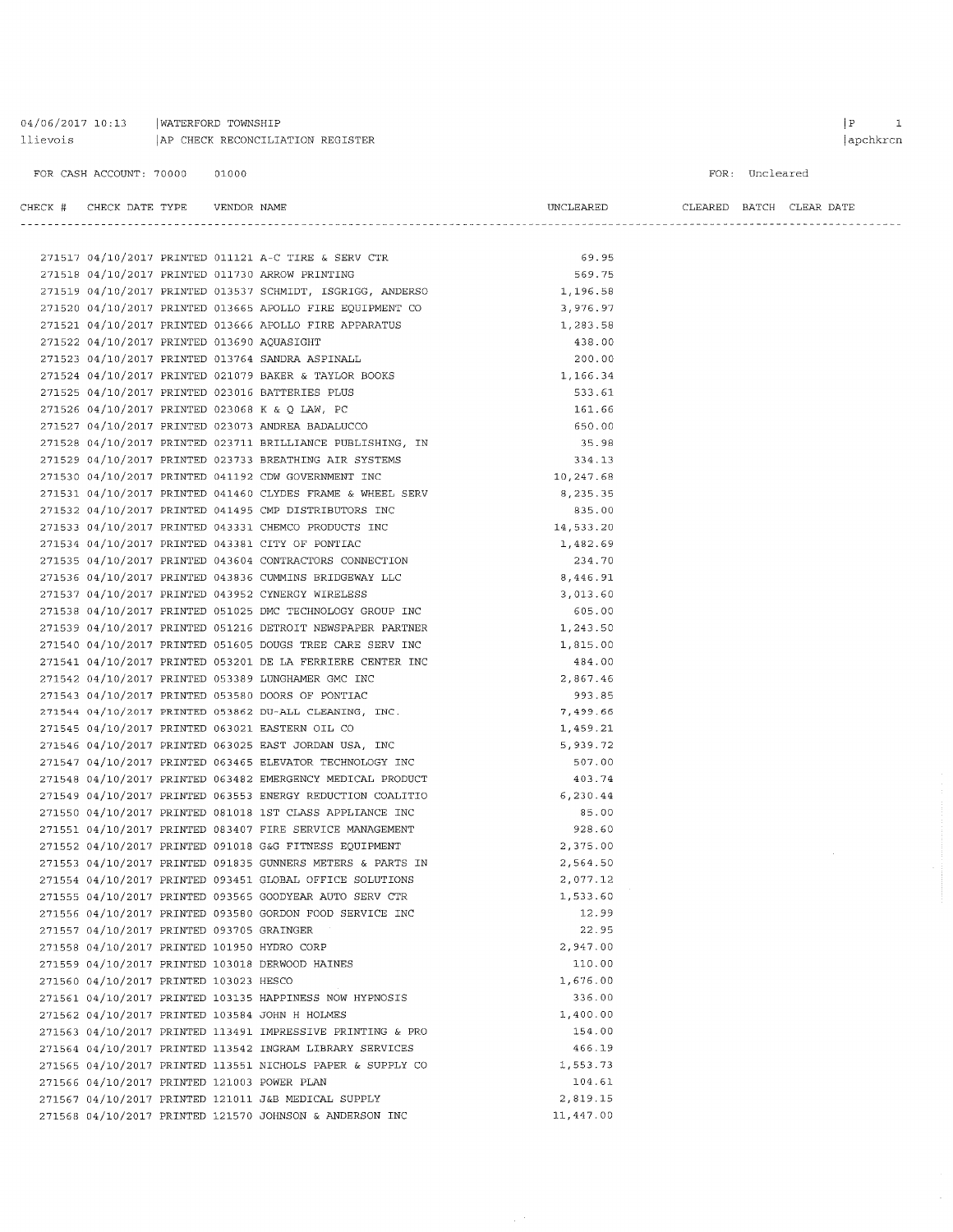04/06/2017 10:13 | WATERFORD TOWNSHIP llievois AP CHECK RECONCILIATION REGISTER  $\begin{array}{|c|c|c|}\n\hline\nP & 2 \\
\hline\n\end{array}$ 

 $\overline{\phantom{a}}$ 

#### FOR: Uncleared

|                                            |  |                                                                                                                                                              | UNCLEARED CLEARED BATCH CLEAR DATE |  |  |
|--------------------------------------------|--|--------------------------------------------------------------------------------------------------------------------------------------------------------------|------------------------------------|--|--|
|                                            |  |                                                                                                                                                              |                                    |  |  |
|                                            |  |                                                                                                                                                              |                                    |  |  |
|                                            |  | 271569 04/10/2017 PRINTED 143228 JJ KELLER & ASSOCIATES IN 392.52                                                                                            |                                    |  |  |
|                                            |  | 271570 04/10/2017 PRINTED 143718 SLAWOMIR KROCZEK                                                                                                            | 217.25                             |  |  |
|                                            |  | 271571 04/10/2017 PRINTED 143832 ERIC KUTINSKY                                                                                                               | 350.00                             |  |  |
|                                            |  | 271572 04/10/2017 PRINTED 153055 LAW OFFICES OF JOSEPH A L<br>271573 04/10/2017 PRINTED 153240 LESLIE TIPE                                                   | 300.00                             |  |  |
|                                            |  | 271573 04/10/2017 PRINTED 153240 LESLIE TIRE                                                                                                                 | 167.00                             |  |  |
|                                            |  | 271574 04/10/2017 PRINTED 161005 MAACO AUTO PAINTING &                                                                                                       | 1,060.00                           |  |  |
|                                            |  | 271575 04/10/2017 PRINTED 163508 FERGUSON ENTERPRISES, INC                                                                                                   | 806.04                             |  |  |
|                                            |  | 271576 04/10/2017 PRINTED 181620 NOVI - CITY OF NOVI                                                                                                         | 75.00                              |  |  |
|                                            |  | 271577 04/10/2017 PRINTED 183086 NATHAN NAJOR                                                                                                                | 9,510.00                           |  |  |
|                                            |  | 271578 04/10/2017 PRINTED 183952 NYE UNIFORM COMPANY                                                                                                         | 4,614.26                           |  |  |
|                                            |  | 271579 04/10/2017 PRINTED 191884 OVERHEAD DOOR WEST COMMER                                                                                                   | 596.40                             |  |  |
|                                            |  | 271580 04/10/2017 PRINTED 193273 OFFICE DEPOT                                                                                                                | 29.97                              |  |  |
|                                            |  | 271581 04/10/2017 PRINTED 204040 OAKLAND COUNTY                                                                                                              | 786.00                             |  |  |
|                                            |  | 271582 04/10/2017 PRINTED 204319 OAKLAND COUNTY SPORTSMEN'<br>271583 04/10/2017 PRINTED 204860 ROAD COMMISSION FOR                                           | 1,105.00                           |  |  |
|                                            |  |                                                                                                                                                              | 250.63                             |  |  |
|                                            |  | 271584 04/10/2017 PRINTED 211220 MCLAREN OAKLAND                                                                                                             | 250.00                             |  |  |
|                                            |  | 271585 04/10/2017 PRINTED 213274 PEERLESS MIDWEST INC                                                                                                        | 35, 182. 22                        |  |  |
|                                            |  | 271586 04/10/2017 PRINTED 213566 COFFEE BREAK INC                                                                                                            | 34.00                              |  |  |
|                                            |  | 271587 04/10/2017 PRINTED 213619 PHOTOGRAPHY BY MARI                                                                                                         | 125.00                             |  |  |
|                                            |  | 271588 04/10/2017 PRINTED 213707 PROGRESSIVE BUSINESS PUBL                                                                                                   | 299.00                             |  |  |
|                                            |  | 271589 04/10/2017 PRINTED 213757 PRECISION LASER AND INSTR                                                                                                   | 2,245.00                           |  |  |
|                                            |  | 271590 04/10/2017 PRINTED 213763 PROFESSIONAL INSTANT PRIN                                                                                                   | 361.80                             |  |  |
| 271591 04/10/2017 PRINTED 213787 PSYBUS    |  |                                                                                                                                                              | 1,170.00                           |  |  |
|                                            |  | 271592 04/10/2017 PRINTED 233839 QUALITY FIRST AID AND SAF<br>271593 04/10/2017 PRINTED 241008 RKA PETROLEUM COMPANIES,                                      | 547.55                             |  |  |
|                                            |  |                                                                                                                                                              | 22,508.62                          |  |  |
|                                            |  | 271594 04/10/2017 PRINTED 243040 PENGUIN RANDOM HOUSE LLC                                                                                                    | 255.00                             |  |  |
|                                            |  | 271595 04/10/2017 PRINTED 243206 RECORDED BOOKS LLC                                                                                                          | 330.46                             |  |  |
|                                            |  | 271596 04/10/2017 PRINTED 251234 SECREST WARDLE LYNCH HAMP 12,500.00                                                                                         |                                    |  |  |
|                                            |  | 271597 04/10/2017 PRINTED 251238 SERVICE HEATING & PLUMBIN                                                                                                   | 829.42                             |  |  |
|                                            |  | 271598 04/10/2017 PRINTED 251323 THE SHERWIN-WILLIAMS CO                                                                                                     | 4,217.40                           |  |  |
|                                            |  | 271599 04/10/2017 PRINTED 253160 SCRAMLIN FEEDS                                                                                                              | 324.50                             |  |  |
|                                            |  | 271600 04/10/2017 PRINTED 253347 SHORELINE CHARTERS & TOUR $11,039.87$                                                                                       |                                    |  |  |
|                                            |  |                                                                                                                                                              | 300.00                             |  |  |
|                                            |  | 271600 04/10/2017 PRINTED 253359 DIANA SHKRELI<br>271601 04/10/2017 PRINTED 253359 DIANA SHKRELI<br>271602 04/10/2017 PRINTED 253841 SUNSHINE MEDICAL SUPPLY | 100.35                             |  |  |
|                                            |  | 271603 04/10/2017 PRINTED 253888 JOAN SUTHERLAND                                                                                                             | 50.00                              |  |  |
|                                            |  | 271604 04/10/2017 PRINTED 254774 SZOTT CHRYSLER JEEP                                                                                                         | 189.37                             |  |  |
|                                            |  | 271605 04/10/2017 PRINTED 254825 SJMH URGENT CARE                                                                                                            | 3,216.00                           |  |  |
|                                            |  | 271606 04/10/2017 PRINTED 254826 STARR AUTO GLASS                                                                                                            | 50.00                              |  |  |
|                                            |  | 271607 04/10/2017 PRINTED 263772 TRENDSET COMMUNICATIONS G                                                                                                   | 4,583.33                           |  |  |
| 271608 04/10/2017 PRINTED 271536 UPS STORE |  |                                                                                                                                                              | 52.38                              |  |  |
|                                            |  | 271609 04/10/2017 PRINTED 273532 UNIQUE IMAGE STUDIO                                                                                                         | 155.00                             |  |  |
|                                            |  | 271610 04/10/2017 PRINTED 273533 UNIFIRST CORP                                                                                                               | 781.84                             |  |  |
| 271611 04/10/2017 PRINTED 273763 US BANK   |  |                                                                                                                                                              | 40,725.00                          |  |  |
| 271612 04/10/2017 PRINTED 273763 US BANK   |  |                                                                                                                                                              | 1,324,600.00                       |  |  |
|                                            |  | 271613 04/10/2017 PRINTED 283243 AMERICAN MESSAGING                                                                                                          | 129.75                             |  |  |
|                                            |  | 271614 04/10/2017 PRINTED 291013 WAREHOUSE TIRE & SERV CTR                                                                                                   | 54.00                              |  |  |
|                                            |  | 271615 04/10/2017 PRINTED 291365 PRAXAIR DISTRIBUTION INC                                                                                                    | 692.60                             |  |  |
|                                            |  | 271616 04/10/2017 PRINTED 293069 WATERFORD TOWING                                                                                                            | 50.00                              |  |  |
|                                            |  | 271617 04/10/2017 PRINTED 293352 WHITE LAKE TOWNSHIP LIBRA                                                                                                   | 10.99                              |  |  |
|                                            |  | 271618 04/10/2017 PRINTED 293402 WW WILLIAMS                                                                                                                 | 26.02                              |  |  |
|                                            |  | 271619 04/10/2017 PRINTED 293605 WORLDWIDE INTERPRETERS IN                                                                                                   | 460.99                             |  |  |
|                                            |  |                                                                                                                                                              |                                    |  |  |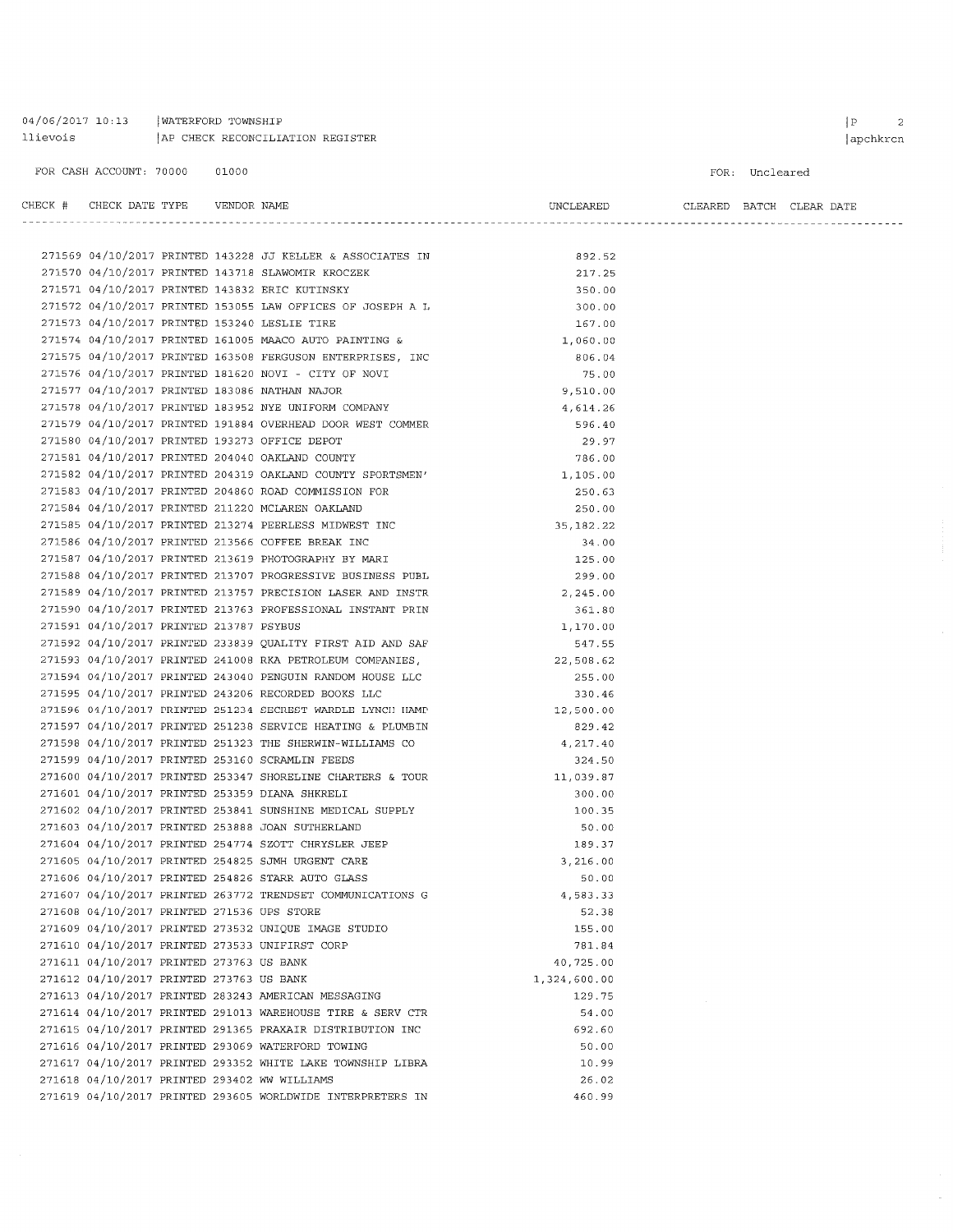| 04/06/2017 10:13<br>llievois | WATERFORD TOWNSHIP<br>AP CHECK RECONCILIATION REGISTER |                      | $\mathbb{P}$<br>3<br>apchkrcn |
|------------------------------|--------------------------------------------------------|----------------------|-------------------------------|
| FOR CASH ACCOUNT: 70000      | 01000                                                  |                      | FOR: Uncleared                |
| CHECK #<br>CHECK DATE TYPE   | VENDOR NAME                                            | UNCLEARED<br>CLEARED | <b>BATCH</b><br>CLEAR DATE    |
|                              | 103 CHECKS<br>CASH ACCOUNT TOTAL<br>$\Lambda$ as       | 1,609,515.23<br>.00  |                               |
|                              |                                                        |                      |                               |

 $\hat{\phantom{a}}$ 

 $\label{eq:1.1} \tilde{\Delta}_{\perp}$